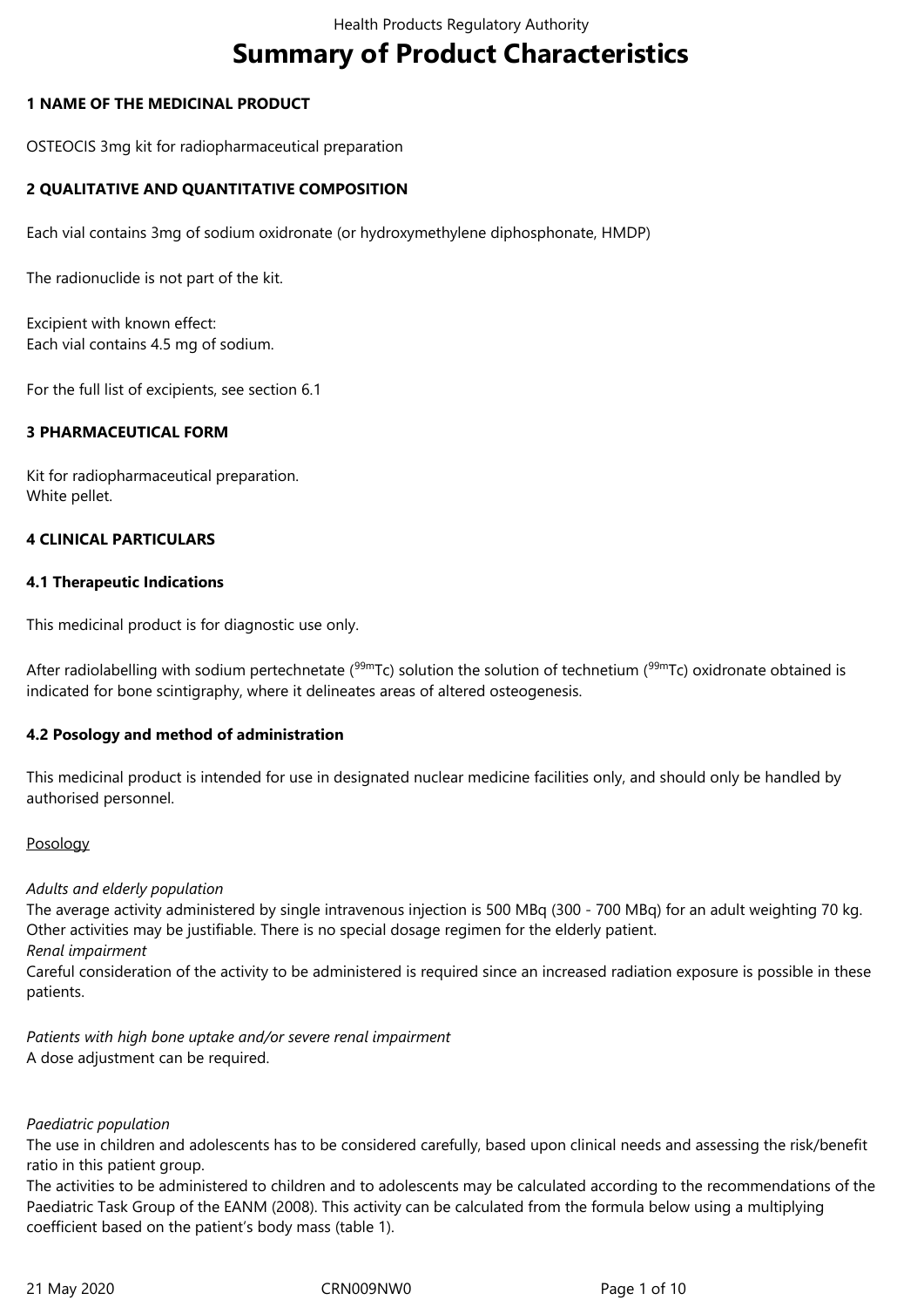## **Table 1**

| Body weight | factor    | Body weight | factor   | Body weight | factor    |
|-------------|-----------|-------------|----------|-------------|-----------|
| 3 kg        | $= 1*$    | 22 kg       | $= 5.29$ | 42kg        | $= 9.14$  |
| 4 kg        | $= 1.14*$ | 24 kg       | $= 5.71$ | 44kg        | $= 9.57$  |
| 6 kg        | $= 1.71$  | 26 kg       | $= 6.14$ | 46kg        | $= 10.00$ |
| 8 kg        | $= 2.14$  | 28 kg       | $= 6.43$ | 48kg        | $= 10.29$ |
| 10 kg       | $= 2.71$  | 30 kg       | $= 6.86$ | 50kg        | $= 10.71$ |
| 12 kg       | $= 3.14$  | 32 kg       | $= 7.29$ | 52-54kg     | $= 11.29$ |
| 14 kg       | $= 3.57$  | 34 kg       | $= 7.72$ | 56-58kg     | $= 12.00$ |
| 16 kg       | $= 4.00$  | 36 kg       | $= 8.00$ | 60-62kg     | $= 12.71$ |
| 18 kg       | $= 4.43$  | 38 kg       | $= 8.43$ | 64-66kg     | $= 13.43$ |
| 20 kg       | $= 4.86$  | 40 kg       | $= 8.86$ | 68kg        | $= 14.00$ |
|             |           |             |          |             |           |

\*In very young children (up to 1 year) a minimum dose of 40 MBq is necessary in order to obtain images of sufficient quality.

# **Method of administration:**

This medicinal product should be reconstituted before administration to the patient. The radiolabelled solution is administered by a single intravenous injection.

For instructions on extemporaneous preparation of the medicinal product before administration, see section 12. For patient preparation, see section 4.4.

# **Image acquisition**

Images obtained shortly after injection (e.g. in the so-called 3-phase bone scan procedure) will only partly reflect metabolic bone activity. Late phase static scintigraphy should be performed not earlier than 2 hours after injection.

# **4.3 Contraindications**

Hypersensitivity to the active substance (diphosphonates), to any of the excipients listed in section 6.1 or to any of the components of the labeled radiopharmaceutical.

# **4.4 Special warnings and precautions for use**

# **Potential for hypersensitivity or anaphylactic reactions**

If hypersensitivity or anaphylactic reactions occur, the administration of the medicinal product must be discontinued immediately and intravenous treatment initiated, if necessary. To enable immediate action in emergencies, the necessary medicinal products and equipment such as endotracheal tube and ventilator must be immediately available.

# **Individual benefit/risk justification**

For each patient, the radiation exposure must be justifiable by the likely benefit. The activity administered should in every case be as low as reasonably achievable to obtain the required diagnostic information.

An interval of at least 2 days must be observed between any previous scintigraphy with other technetium  $(99mTc)$ -labelled agents and administration of technetium  $(99mTc)$ - oxidronate.

>

Renal impairment

Careful consideration of the benefit risk ratio in these patients is required since an increased radiation exposure is possible (see section 11).

Patients with high bone uptake and/or severe renal impairment

Careful consideration of the indication is required since an increased exposure is possible in these patients. This must be taken into account when calculating the activity to be administered (see section 11).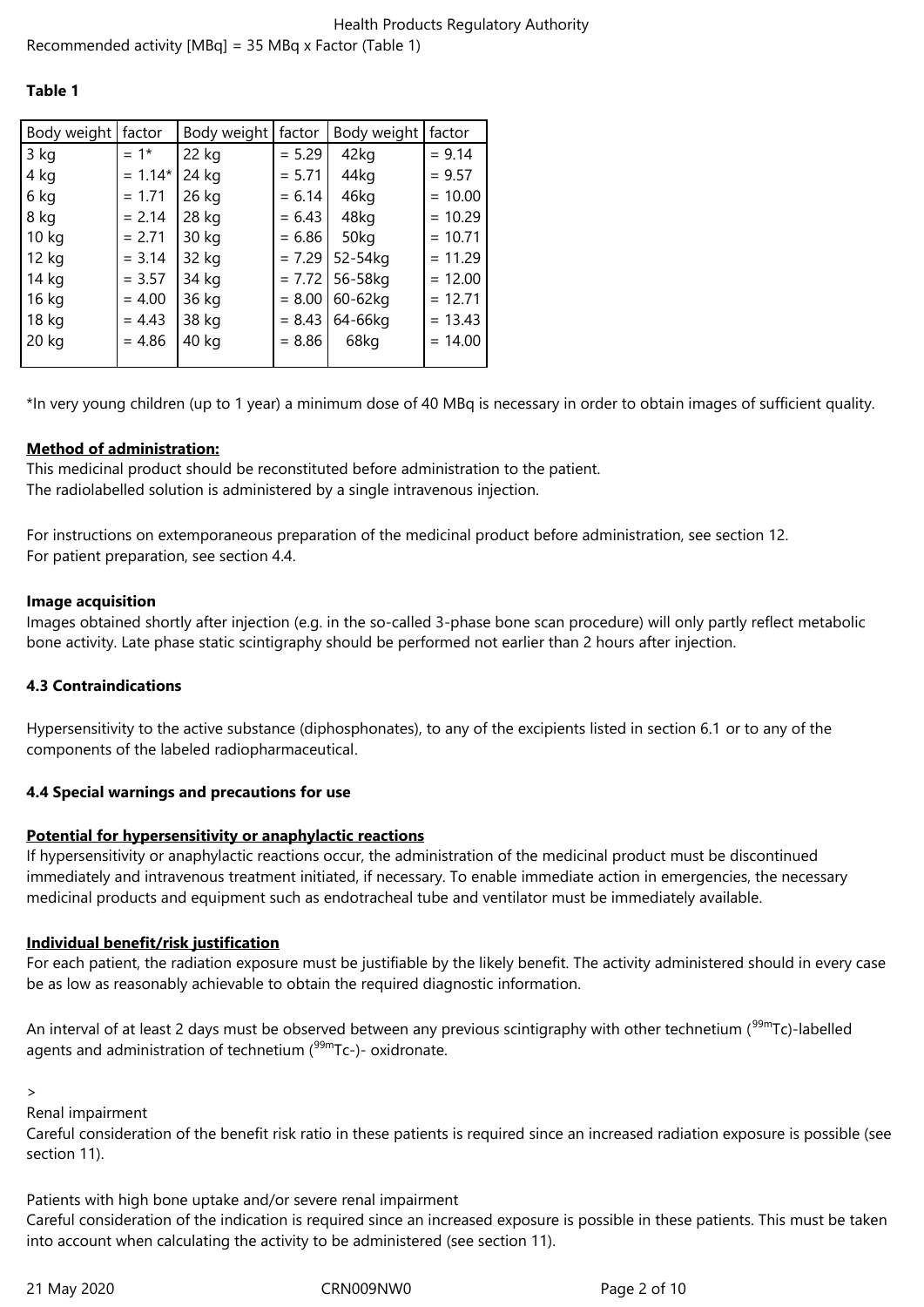Health Products Regulatory Authority

# **Paediatric population**

For information on the use in paediatric population, see section 4.2.

In infants and children particular attention should be paid to the relatively higher radiation exposure of the epiphyses in growing bone.

Careful consideration of the indications is required since the effective dose per MBq is higher than in adults (see section 11)

# **Patient preparation**

The patient should be well-hydrated before the start of the examination and urged to void before scanning and as often as possible during the first hours after the study in order to reduce radiation to the bladder wall

To avoid accumulation of tracer in the musculature it is advised that strenuous exercise be discouraged immediately after injection until satisfactory bone imaging has been effected.

Inadvertent or accidental subcutaneous administration of technetium ( $99m$ Tc) oxidronate should be avoided as perivascular inflammation has been described.

# After the procedure

Close contact with infants and pregnant women should be restricted during 4 h.

# **Specific warnings**

This medicinal product contains 4.5 mg of sodium per vial. Depending on the time when you administer the injection, the content of sodium given to the patient may in some cases be greater than 1 mmol (23 mg) per dose. This should be taken into account in patients in low sodium diet.

Precautions with respect to environmental hazard are in section 6.6.

# **4.5 Interaction with other medicinal products and other forms of interactions**

The accumulation of technetium ( $99mTc$ ) oxidronate in the skeleton, and thus the quality of the scintigraphic procedure, may be decreased after medication with:

- chelates,
- diphosphonates,
- tetracycline or
- iron containing drugs.

Regular medication with aluminium containing drugs (notably antacids) may lead to abnormal high accumulation of technetium  $(99m)$  Tc) in the liver, presumably caused by formation of labelled colloids.

# **4.6 Fertility, pregnancy and lactation**

## **Women of childbearing potential**

When an administration of radiopharmaceuticals to a woman of childbearing potential is intended, it is important to determine whether or not she is pregnant. Any woman who has missed a period should be assumed to be pregnant until proven otherwise. If in doubt about her potential pregnancy (if the woman has missed a period, if the period is very irregular, etc.), alternative techniques not using ionising radiation (if there any) should be offered to the patient.

## **Pregnancy**

Radionuclide procedures carried out on pregnant women also involve radiation doses to the foetus. Only essential investigations should therefore be carried out during pregnancy, when the likely benefit far exceeds the risk incurred by mother and foetus.

Administration of 700 MBq technetium (<sup>99m</sup>Tc) oxidronate to a patient with normal bone uptake results in an absorbed dose to the uterus of 4.41 mGy. The dose decreases to 2.03 mGy in patients with high bone uptake and/or severely impaired kidney function.

# **Breastfeeding**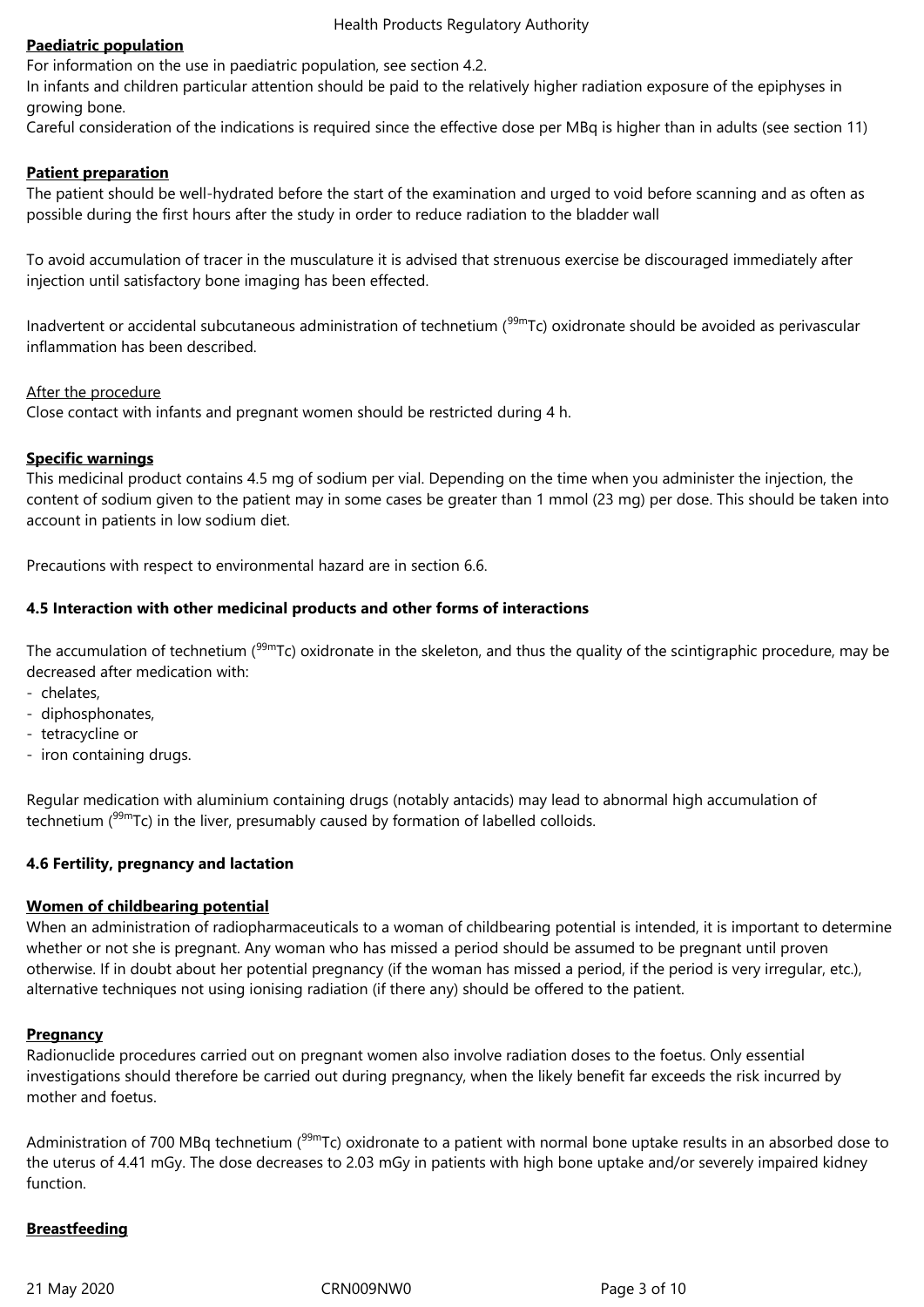choice of radiopharmaceuticals, bearing in mind the secretion of activity in breast milk. If the administration is considered necessary, one breast feed should be banked prior to injection and the subsequent one discarded after injection. Breast feeding can be restarted 4 hours post injection.

Close contact with infants should be restricted during this period.

# **4.7 Effects on ability to drive and use machines**

Osteocis has no or negligible influence on the ability to drive and use machines.

# **4.8 Undesirable effects**

The following table presents how the frequencies are reflected in this section:

| Very common | (21/10)                                       |
|-------------|-----------------------------------------------|
| Common      | $( \geq 1/100 \text{ to } < 1/10 )$           |
| Uncommon    | $( \geq 1/1,000 \text{ to } < 1/100 )$        |
| Rare        | $(≥1/10,000$ to <1/1,000)                     |
| Very rare   | (<1/10,000)                                   |
| Not known   | (cannot be estimated from the available data) |

In this table the undesirable effects are classified in accordance with the MedDRA SOCs.

| <b>MedDRA Body system</b><br><b>SOCs</b>        | <b>Preferred term</b>  | <b>Frequency</b> |
|-------------------------------------------------|------------------------|------------------|
| Immune system disorders                         | Anaphylactoid reaction | Very rare        |
| Vascular disorders                              | Hypotension            | Very rare        |
| <b>Gastro-intestinal disorders</b>              | Nausea                 | Very rare        |
| <b>Skin and subcutaneous tissue disorders</b>   | Rash                   | Very rare        |
| Musculoskeletal and connective tissue disorders | Arthralgia             | Very rare        |

Adverse drug effects are extremely rare following administration of technetium ( $99m$ Tc) oxidronate injection. Reports suggest an incidence of not more than one in 200,000 administrations. Symptoms of anaphylactoid reactions are rash, nausea, hypotension and sometimes arthralgia. Onset of symptoms may be delayed 4 to 24 hours after administration.

Exposure to ionising radiation is linked with cancer induction and a potential for development of hereditary defects. As the effective dose equivalent is 5.6 mSv when the maximal recommended activity of 700 MBq is administered these adverse events are expected to occur with a low probability.

## **Reporting of suspected adverse reactions**

Reporting suspected adverse reactions after authorisation of the medicinal product is important. It allows continued monitoring of the benefit/risk balance of the medicinal product. Healthcare professionals are asked to report any suspected adverse reactions via HPRA Pharmacovigilance Website: www.hpra.ie

## **4.9 Overdose**

In the ev[ent of the adm](http://www.hpra.ie/)inistration of a radiation overdose with technetium  $[99m]$ rc] oxidronate the absorbed dose to the patient should be reduced where possible by increasing the elimination of the radionuclide from the body by forced diuresis and frequent bladder voiding.

# **5 PHARMACOLOGICAL PROPERTIES**

21 May 2020 CRN009NW0 Page 4 of 10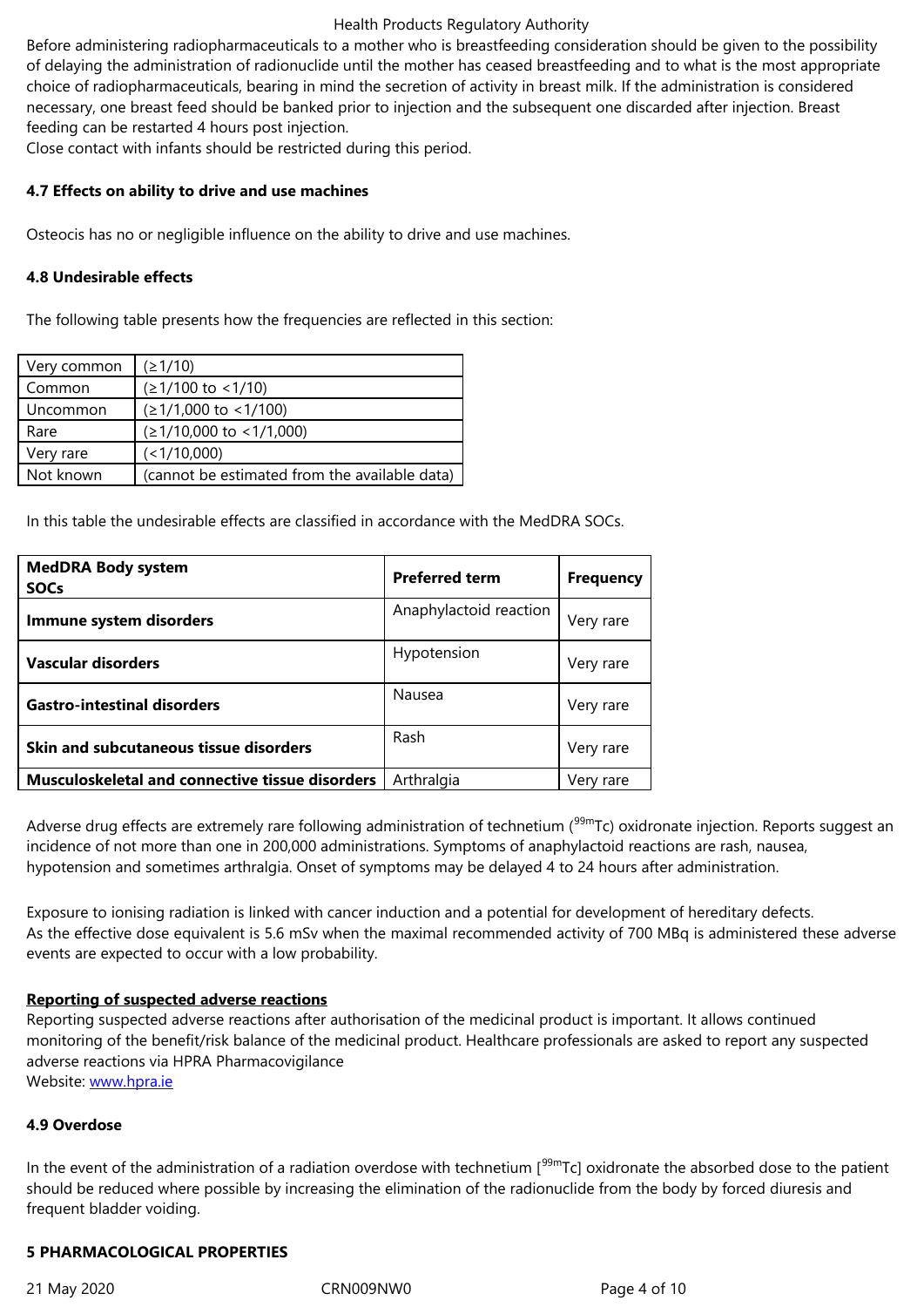## **5.1 Pharmacodynamic properties**

Pharmacotherapeutic group: radiopharmaceutical preparation for diagnostic use ATC code:V09BA01

At the chemical concentrations used for diagnostic examinations, technetium (<sup>99m</sup>Tc) oxidronate does not appear to have any pharmacodynamic activity.

# **5.2 Pharmacokinetic properties**

# **Distribution**

Intravenously administered technetium ( $99mTc$ ) oxidronate is rapidly distributed throughout the extracellular space.

## **Organ uptake**

Skeletal uptake begins almost immediately and proceeds rapidly. 30 minutes post injection 10% of the initial dose is still present in whole blood. At 1 hour, 2 hours, 3 hours and 4 hours after injection these values are resp. 5%, 3%, 1.5% and 1%.

# **Elimination**

Clearance from the body takes place via the kidneys. Of the administered activity about 30% is cleared within the first hour, 48% within two hours and 60% within 6 hours.

# **5.3 Preclinical safety data**

Toxicological studies with rats have demonstrated that with a single intravenous injection of 30 mg/kg no deaths were observed. Minimal liver abnormalities were seen at this dose level. Toxicity with repeated administration of 10 mg/kg/day over 14 days in rats was not observed. In the dog, after repeated administration of 3 and 10 mg/kg/day over 14 days, histological changes in the liver (microgranuloma) were observed together with long-lasting indurations at the site of injection. This agent is not intended for regular or continuous administration.

Mutagenicity studies, toxicity to reproduction and development studies and long-term carcinogenicity studies have not been carried out.

# **6 PHARMACEUTICAL PARTICULARS**

# **6.1 List of excipients**

Stannous chloride dihydrate Ascorbic acid Sodium chloride Sodium hydroxide (pH adjustment) Under nitrogen atmosphere

## **6.2 Incompatibilities**

This medicinal product must not be mixed with other medicinal products except those mentioned in section 12.

# **6.3 Shelf life**

1 year.

The expiry date is indicated on the outer packaging and on each vial. After radiolabelling, do not store the labelled product above 25°C and use within 8 hours.

## **6.4 Special precautions for storage**

Store the kit at 2°C - 8°C (in a refrigerator).

For storage conditions after radiolabelling, see section 6.3.

21 May 2020 CRN009NW0 Page 5 of 10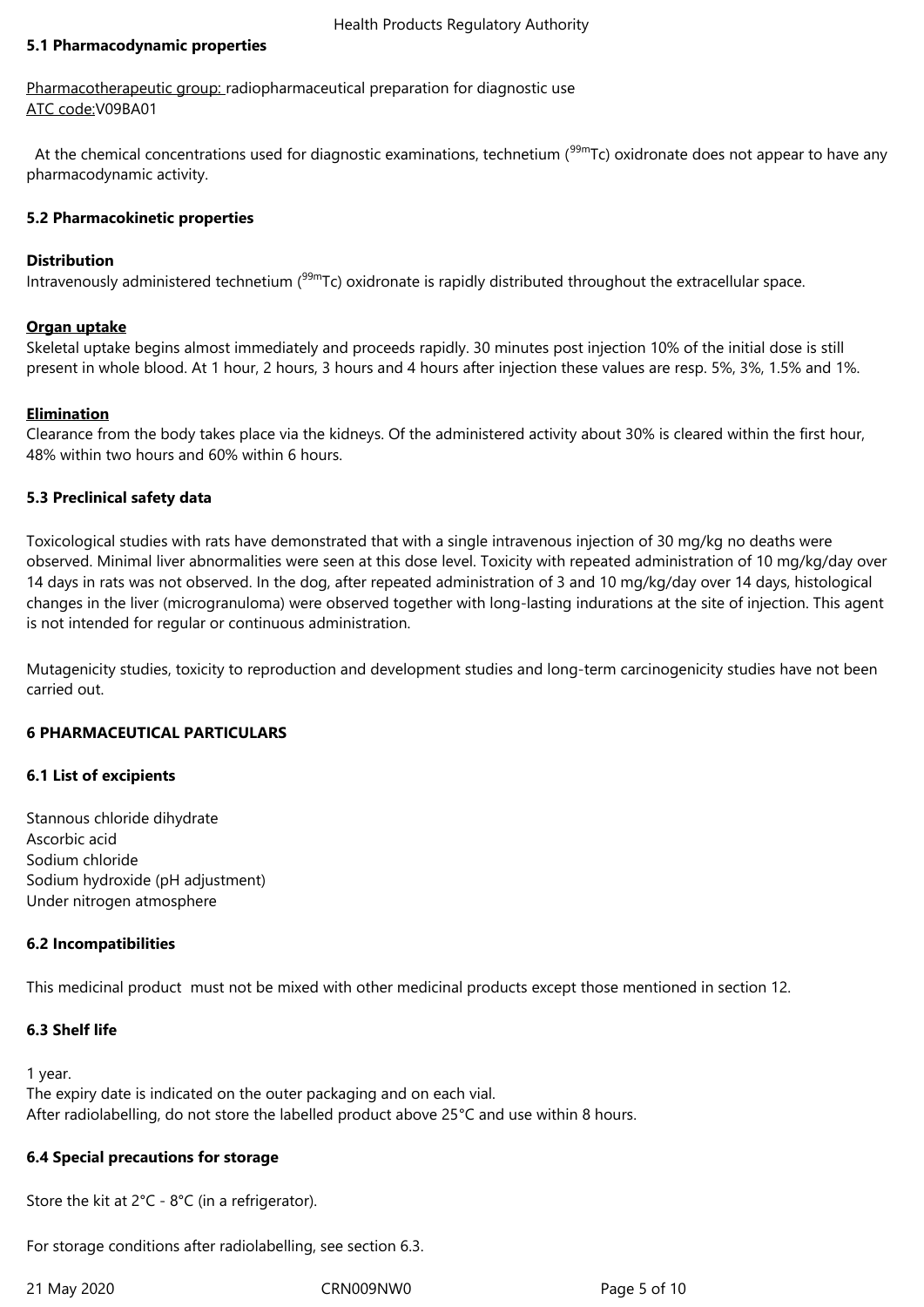#### Health Products Regulatory Authority

Storage for radiopharmaceuticals should be in accordance with national regulations on radioactive materials.

# **6.5 Nature and contents of container**

15ml, colourless, European Pharmacopoeia type I, drawn glass vials, closed with chlorobutyl rubber stoppers and aluminium caps.

Pack sizes: Kit of 5 multidose vials.

## **6.6 Special precautions for disposal and other handling**

#### General warning

Radiopharmaceuticals should be received, used and administered only by authorised persons in designated clinical settings. Their receipt, storage, use, transfer and disposal are subject to the regulations and/or appropriate licences of the competent official organisation.

Radiopharmaceuticals should be prepared by the user in a manner which satisfies both radiation safety and pharmaceutical quality requirements. Appropriate aseptic precautions should be taken.

Content of the vial is intended only for use in the preparation of technetium ( $99m$ Tc) oxidronate and is not administered directly without first undergoing the preparative procedure.

For instructions on extemporaneous preparation of the medicinal product before administration, see section 12.

If at any time in the preparation of this product the integrity of this vial is compromised, it should not be used.

Administration procedures should be carried out in a way to minimize risk of contamination of the medicinal product and irradiation of the operators. Adequate shielding is mandatory.

The content of the kit before extemporaneous preparation is not radioactive. However, after sodium pertechnetate  $(^{99m}Tc)$ injection is added, adequate shielding of the final preparation must be maintained.

The administration of radiopharmaceuticals creates risks for other persons from external radiation or contamination from spill of urine, vomiting, etc. Radiation protection precautions in accordance with national regulations must therefore be taken.

Any unused product or waste material should be disposed of in accordance with local requirements.

# **7 MARKETING AUTHORISATION HOLDER**

CIS bio International BP 32 91192 Gif-Sur-Yvette Cedex France

## **8 MARKETING AUTHORISATION NUMBER**

PA0677/007/001

## **9 DATE OF FIRST AUTHORISATION/RENEWAL OF THE AUTHORISATION**

Date of first Authorization : 26<sup>th</sup> May 2000

Date of next renewal : 26<sup>th</sup> May 2010

# **10 DATE OF REVISION OF THE TEXT**

21 May 2020 CRN009NW0 Page 6 of 10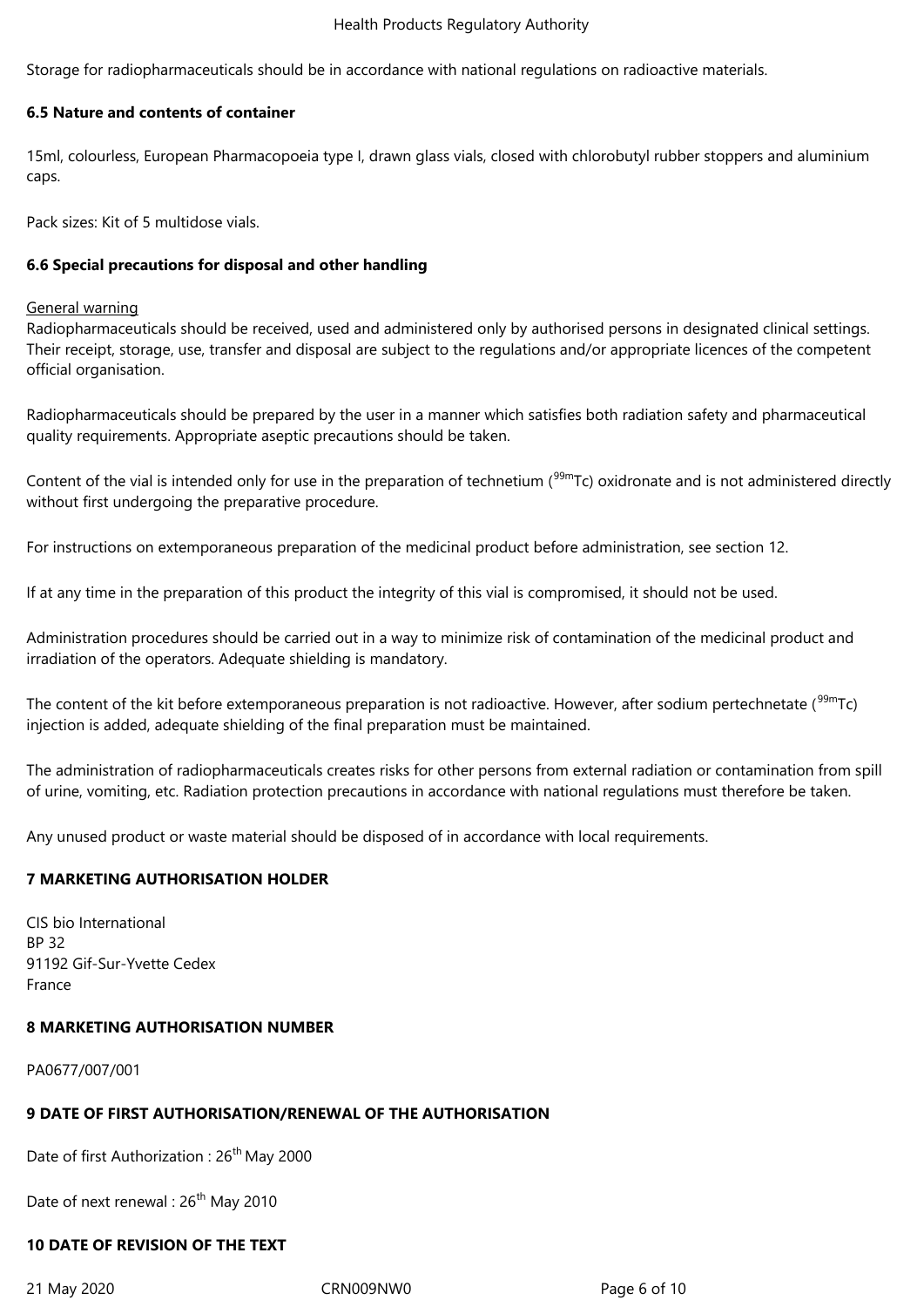## **11 DOSIMETRY**

For this product the effective dose equivalent resulting from an administered activity of 700 MBq is typically 5.6 mSv (per 70 kg individual).

For an administered activity of 700 MBq the typical radiation dose to the target organ (bone) is 44.1 mGy and the typical radiation dose to the critical organ (bladder wall) is 35 mGy.

In cases of high bone uptake and/or severely impaired kidney function, the effective dose equivalent resulting from an administered activity of 700 MBq of technetium (<sup>99m</sup>Tc) oxidronate is 5.7 mSv. The typical radiation dose to the target organ is 84 mGy and the typical radiation dose to the critical organ (red marrow) is 12.6 mGy.

(<sup>99m</sup>Tc) technetium disintegrates with the emission of gamma radiation with an energy of 140 keV and a half-life of 6 hours to (<sup>99</sup>Tc) technetium which can be regarded as quasi stable.

The dosimetry data were quoted from ICRP Publication 53 for phosphonates.

## **Radiation exposure (normal bone uptake) as absorbed dose / injected activity (mGy/MBq)**

| Organ                        | <b>Adult</b> | <b>Children (age in years)</b> |        |        |        |  |
|------------------------------|--------------|--------------------------------|--------|--------|--------|--|
|                              |              | 15                             | 10     | 5      | 1      |  |
| Adrenals                     | 0.0019       | 0.0027                         | 0.0039 | 0.0060 | 0.011  |  |
| <b>Bladder wall</b>          | 0.050        | 0.062                          | 0.090  | 0.13   | 0.24   |  |
| Bone surface                 | 0.063        | 0.082                          | 0.13   | 0.22   | 0.53   |  |
| <b>Breast</b>                | 0.00088      | 0.00088                        | 0.0014 | 0.0022 | 0.0042 |  |
| Stomach wall                 | 0.0012       | 0.0015                         | 0.0025 | 0.0037 | 0.0070 |  |
| Small intestine              | 0.0023       | 0.0028                         | 0.0044 | 0.0066 | 0.012  |  |
| Upper large intestine        | 0.0020       | 0.0025                         | 0.0038 | 0.0062 | 0.011  |  |
| Lower large intestine        | 0.0038       | 0.0047                         | 0.0072 | 0.010  | 0.017  |  |
| Kidneys                      | 0.0073       | 0.0089                         | 0.013  | 0.018  | 0.033  |  |
| Liver                        | 0.0013       | 0.0016                         | 0.0024 | 0.0038 | 0.0070 |  |
| Lungs                        | 0.0013       | 0.0016                         | 0.0024 | 0.0036 | 0.0069 |  |
| Ovaries                      | 0.0035       | 0.0046                         | 0.0066 | 0.0097 | 0.016  |  |
| Pancreas                     | 0.0016       | 0.0020                         | 0.0030 | 0.0046 | 0.0085 |  |
| Red marrow                   | 0.0096       | 0.013                          | 0.020  | 0.038  | 0.075  |  |
| Spleen                       | 0.0014       | 0.0018                         | 0.0028 | 0.0043 | 0.0081 |  |
| <b>Testes</b>                | 0.0024       | 0.0033                         | 0.0055 | 0.0084 | 0.016  |  |
| Thyroid                      | 0.0010       | 0.0016                         | 0.0022 | 0.0035 | 0.0056 |  |
| <b>Uterus</b>                | 0.0061       | 0.0076                         | 0.012  | 0.017  | 0.028  |  |
| Other tissue                 | 0.0019       | 0.0023                         | 0.0033 | 0.0050 | 0.0089 |  |
| Effective                    |              |                                |        |        |        |  |
| dose equivalent<br>(mSv/MBq) | 0.0080       | 0.010                          | 0.015  | 0.025  | 0.050  |  |

## **Radiation exposure (high bone uptake and/or severely impaired kidney function) as absorbed dose / injected activity (mGy/MBq)**

| Organ               | Adult Children (age in years)     |    |      |     |  |
|---------------------|-----------------------------------|----|------|-----|--|
|                     | 15                                | 10 |      |     |  |
|                     |                                   |    |      |     |  |
| Adrenals            | 0.0035 0.0050 0.0072 0.011 0.021  |    |      |     |  |
| <b>Bladder wall</b> | 0.0025 0.0035 0.0054 0.0074 0.015 |    |      |     |  |
| Bone surface        | 0.12 0.16 0.26                    |    | 0.43 | 1 O |  |
| 21 May 2020         | CRN009NW0                         |    |      |     |  |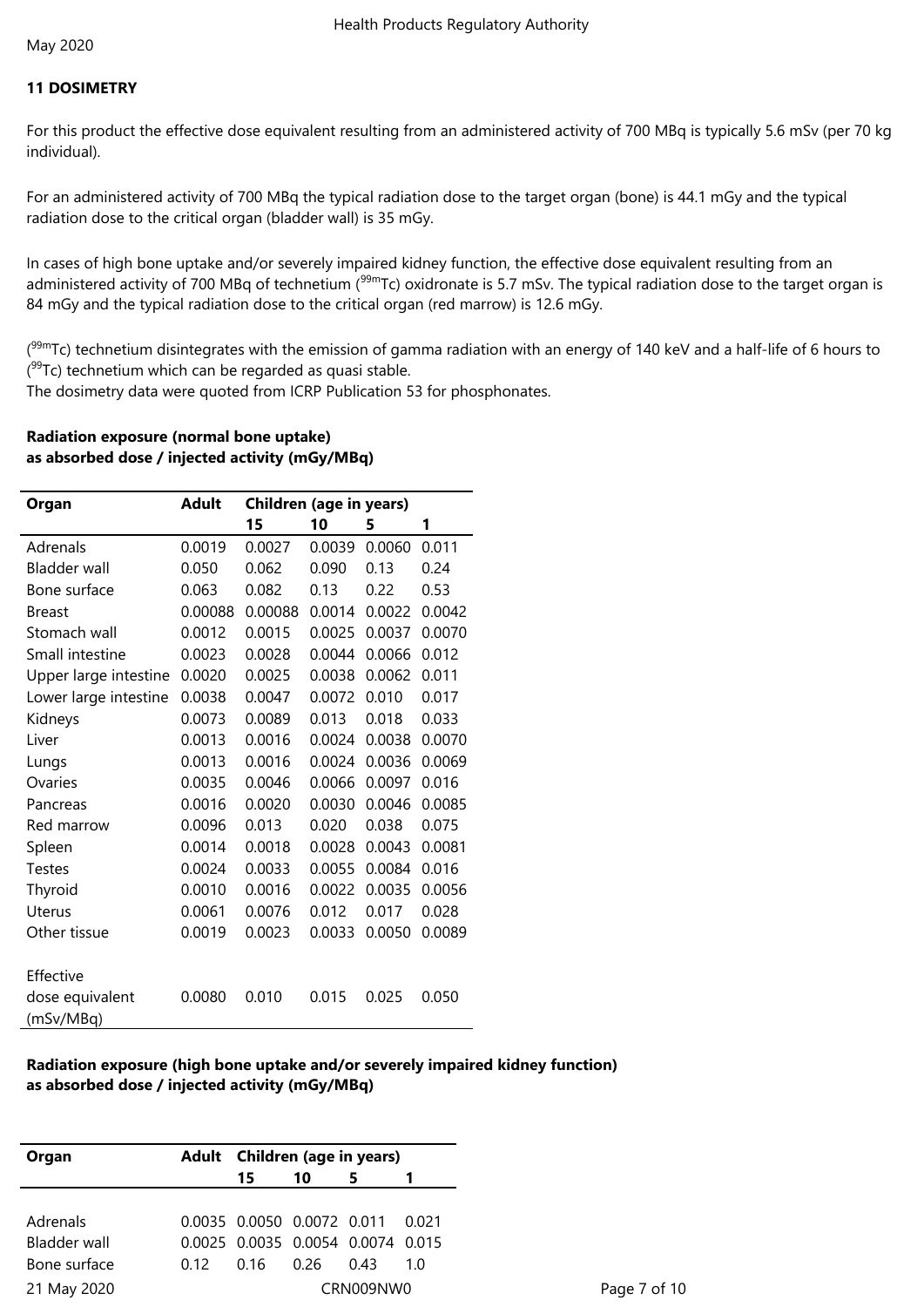|                       |              |        |               |        | Health Products Regulatory Authority |
|-----------------------|--------------|--------|---------------|--------|--------------------------------------|
| <b>Breast</b>         | 0.0021       | 0.0021 | 0.0032 0.0051 |        | 0.0096                               |
| Stomach wall          | 0.0026       | 0.0032 | 0.0051        | 0.0073 | 0.014                                |
| Small intestine       | 0.0031       |        | 0.0038 0.0057 | 0.0085 | 0.016                                |
| Upper large intestine | 0.0029       | 0.0036 | 0.0053        | 0.0086 | 0.015                                |
| Lower large intestine | 0.0034       | 0.0042 | 0.0065        | 0.0096 | 0.018                                |
| Kidneys               | 0.0030       | 0.0037 | 0.0056        | 0.0087 | 0.016                                |
| Liver                 | 0.0027       | 0.0033 | 0.0049        | 0.0075 | 0.014                                |
| Lungs                 | 0.0030       | 0.0037 | 0.0053        | 0.0081 | 0.015                                |
| Ovaries               | 0.0029       | 0.0041 | 0.0059        | 0.0089 | 0.016                                |
| Pancreas              | 0.0032       | 0.0040 | 0.0059        | 0.0089 | 0.016                                |
| Red marrow            | 0.018        | 0.023  | 0.037         | 0.072  | 0.14                                 |
| Spleen                | 0.0026       | 0.0034 | 0.0051        | 0.0078 | 0.015                                |
| <b>Testes</b>         | 0.0023       | 0.0027 | 0.0039        | 0.0060 | 0.011                                |
| Thyroid               | 0.0024       | 0.0037 | 0.0054        | 0.0083 | 0.014                                |
| <b>Uterus</b>         | 0.0029       | 0.0037 | 0.0054        | 0.0082 | 0.015                                |
| Other tissue          | 0.0030       | 0.0036 | 0.0053        | 0.0081 | 0.015                                |
|                       |              |        |               |        |                                      |
| <b>Effective</b>      |              |        |               |        |                                      |
| dose equivalent       | 0.0082 0.011 |        | 0.017         | 0.028  | 0.061                                |
| (mSv/MBq)             |              |        |               |        |                                      |

## **12 INSTRUCTIONS FOR PREPARATION OF RADIOPHARMACEUTICALS**

Withdrawals should be performed under aseptic conditions. The vials must never be opened. The solutions should be withdrawn via the stopper using a single dose syringe fitted with suitable protective shielding and a disposable sterile needle or using an authorised automated application system.

If the integrity of this vial is compromised, the product should not be used.

# *Method of the preparation of technetium (99mTc) oxidronate*

OSTEOCIS is to be used after reconstitution by the addition of sterile, pyrogen-free, isotonic sodium pertechnetate (<sup>99m</sup>Tc) injection, allowing the preparation of technetium  $(99m)$ Tc) oxidronate Injection.

Sodium pertechnetate (<sup>99m</sup>Tc) injection should comply with European Pharmacopoeia specifications.

Usual precautions regarding sterility and radioprotection should be respected.

Take a vial from the kit and put it in an appropriate lead shielding.

Using a hypodermic syringe, introduce through the rubber stopper 2 to 10 ml of sterile and pyrogen-free sodium pertechnetate (<sup>99m</sup>Tc) injection, radioactivity varying as a function of the volume from 0.74 to maximum 11.1 GBq.

Do not use a breather needle as the contents are under nitrogen: after introduction of the volume of sodium pertechnetate (<sup>99m</sup>Tc) injection, without removing the needle, withdraw an equivalent volume of nitrogen in order to avoid excess pressure in the vial.

Shake for about 2 minutes and allow to rest for 15 minutes at room temperature.

The solution of technetium (<sup>99mTc</sup>)-oxidronate obtained is a clear and colourless solution, with a pH ranging between 5.0 and 7.0.

Limpidity of the solution after preparation, pH, radioactivity and gamma spectrum should be checked before use.

The vial should never be opened and must be kept inside its lead shielding. The solution should be removed aseptically through the stopper with a sterile lead protected syringe.

21 May 2020 CRN009NW0 Page 8 of 10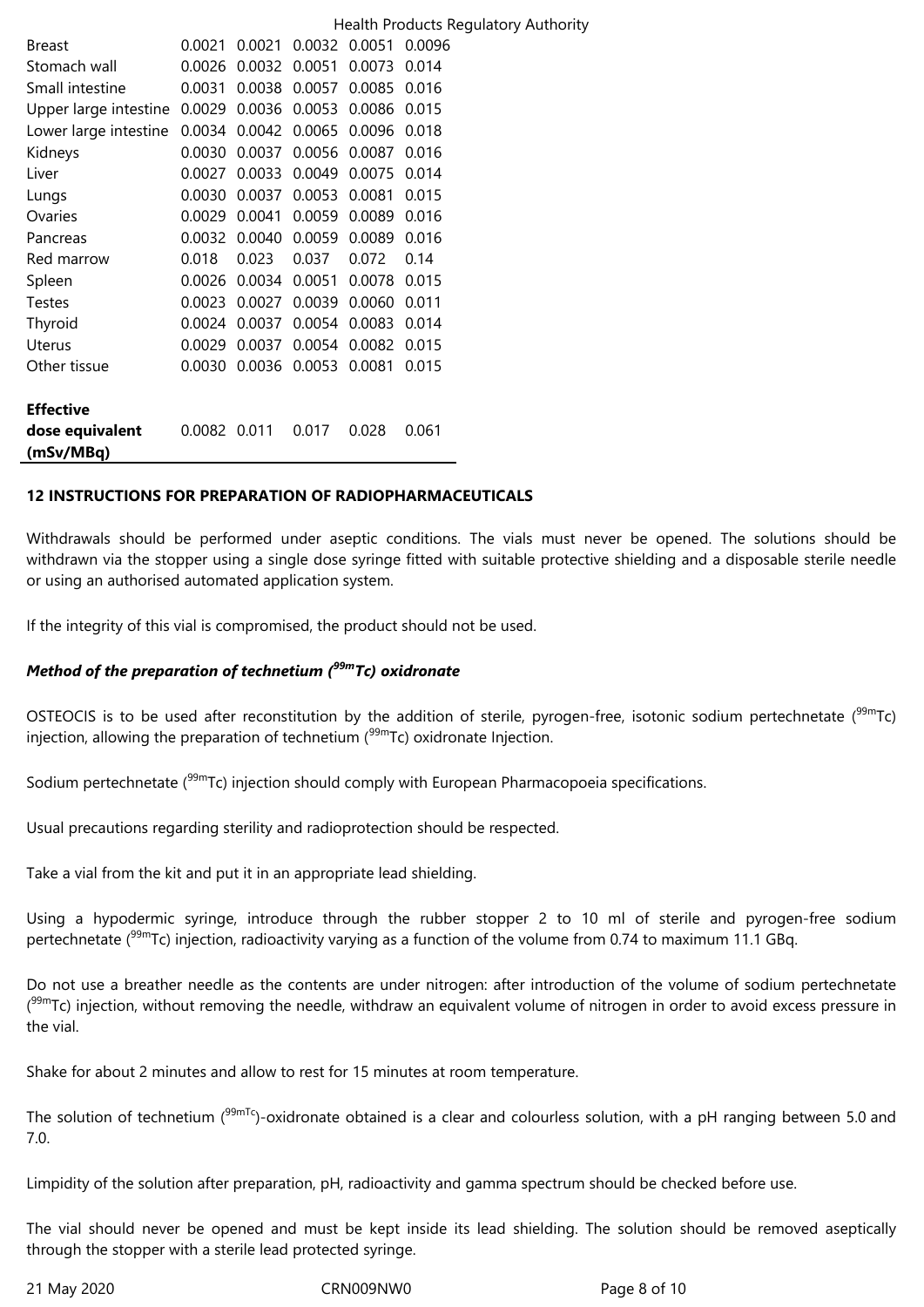# **Quality control**

The quality of labelling (radiochemical purity) could be checked according to the following procedure.

# **Radiochemical purity**

# **Method**

Paper chromatography/iTLC-SG chromatography.

The radiochemical purity (RCP) is the percentage of the complexed oxidronate-technetium ( $99mTc$ ).

The RCP is determined by the mean of two radiochromatographies: test A and test B.

Test A allows the determination of the hydrolyzed technetium ( $99mTc$ ) form (impurity A), test B allows the determination of the free technetium  $(99m)$ Tc) form (impurity B).

The RCP is then determined by the difference between the whole technetium ( $99mTc$ ) content (100%) and the hydrolysed and free technetium  $(^{99m}$ Tc) forms (test A and test B).

# **Operating procedure**

## *Reconstitution*

The freeze-dried product is reconstituted by addition of 2 mL of sodium pertechnetate ( $99m$ Tc) solution (i.e. 740 – 1110 MBq) through the stopper of the vial.

## *Procedure*

After reconstitution, two chromatographies of the test solution are performed using

Whatman 1 chromatography paper strip for the determination of impurity A and silica gel (iTLC-SG) strip for the determination of impurity B. The mobile phases used for the two migrations are:

- Solvent for test A: 0.9 % sodium chloride solution

- Solvent for test B: methylethylketone

Allow to migrate at room temperature up to the solvent front (about 10 cm for impurity B and 15 cm for impurity A). The radioactivity distribution is determined with a linear radiochromatogram analyser. Each radioactive spot is identified by calculating of the Rf value.

## Plate A:

Region 1A (hydrolysed  $99m$ Tc): from the starting line to the starting line + 2.0 cm [Rf ~ 0.1]. Region 2A (complexed  $99m$ Tc and free  $99m$ Tc): from end of region 1A to the solvent front line + 2.0 cm.

## Plate B:

Region 1B (complexed  $99m$ Tc and hydrolysed  $99m$ Tc): from starting line to starting line +4.0 cm [Rf ~ 0 to 0.4]. Region 2B (free  $99m$ Tc): from end of region 1B to solvent front line + 2.0 cm.

# *Calcultation*

The activity of each spot is measured by peak integration. This ratio is expressed as a percentage. Correct the counting data for background noise.

The percentage of hydrolysed technetium  $(99m)$ Tc) is calculated from counting data as follows: